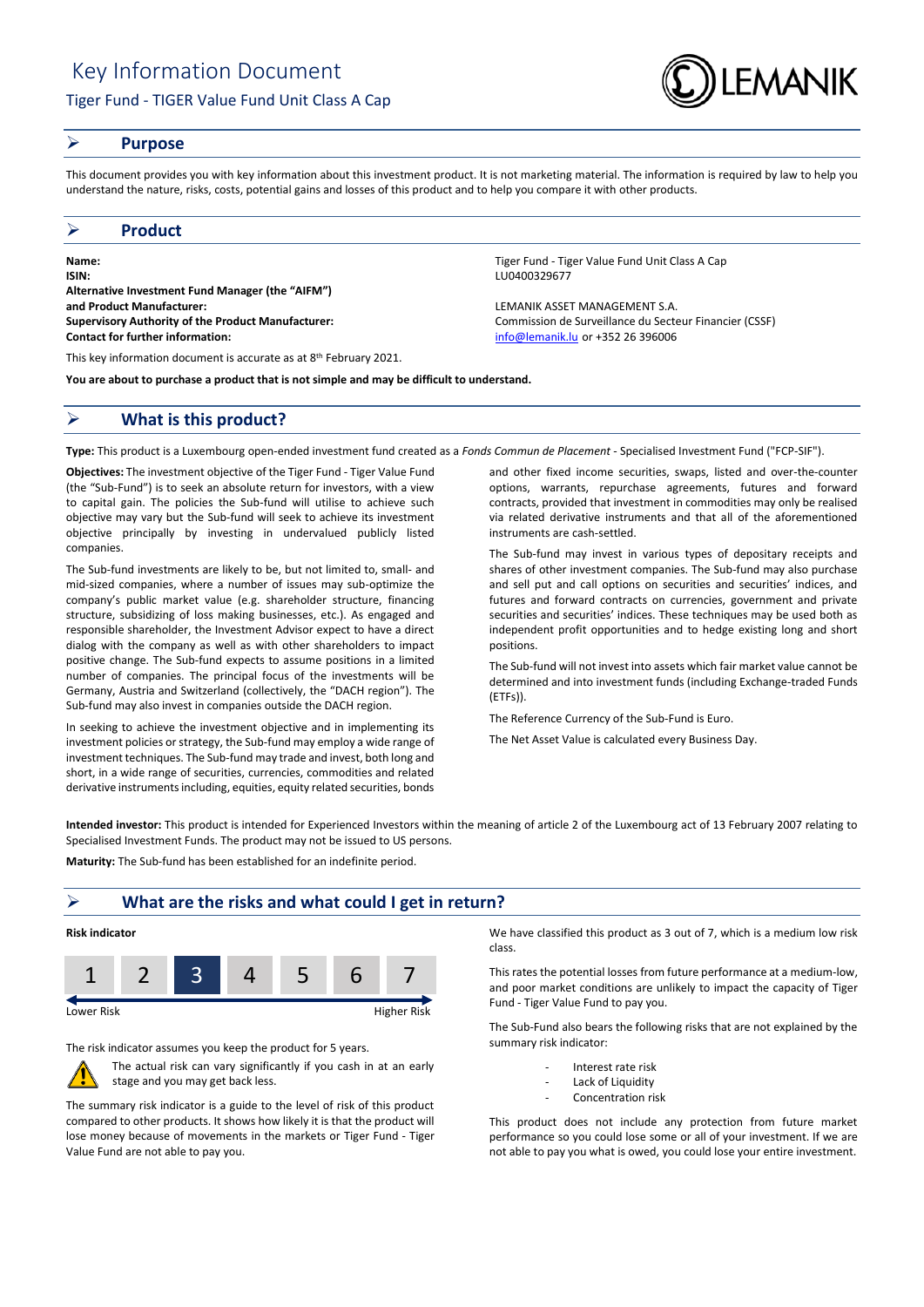# Key Information Document Tiger Fund - TIGER Value Fund Unit Class A Cap



#### **Performance scenarios**

**Market developments in the future cannot be accurately predicted. The scenarios shown are only an indication of some of the possible outcomes based on recent returns. Actual returns could be lower.**

| Investment of 10,000 EUR |                                     | 1 year        | 3 years       | 5 years<br>(recommended holding period) |
|--------------------------|-------------------------------------|---------------|---------------|-----------------------------------------|
| <b>Stress scenario</b>   | What you might get back after costs | EUR 4,650.83  | EUR 6,038.66  | EUR 6,051.06                            |
|                          | Average return each year            | $-53.49%$     | $-15.48%$     | $-9.56%$                                |
| Unfavorable scenario     | What you might get back after costs | EUR 9.477.90  | EUR 9.780.38  | EUR 10.347.77                           |
|                          | Average return each year            | $-5.22%$      | $-0.74%$      | 0.69%                                   |
| Moderate scenario        | What you might get back after costs | EUR 10.586.42 | EUR 11,833.43 | EUR 13,227.34                           |
|                          | Average return each year            | 5.86%         | 5.77%         | 5.75%                                   |
| Favorable scenario       | What you might get back after costs | EUR 11.773.88 | EUR 14.256.06 | EUR 16,835.72                           |
|                          | Average return each year            | 17.74%        | 12.55%        | 10.98%                                  |

This table shows the money you could get back over the next 5 years, under different scenarios, assuming that you invest 10,000 EUR. The scenarios shown illustrate how your investment could perform. You can compare them with the scenarios of other products. The scenarios presented are an estimate of future performance based on evidence from the past on how the value of this investment varies, and are not an exact indicator. What you get will vary depending on how the market performs and how long you keep the investment/product. The stress scenario shows what you might get back in extreme market circumstances, and it does not take into account the situation where we are not able to pay you. The figures shown include all the costs of the product itself, but may not include all the costs that you pay to your advisor or distributor. The figures do not take into account your personal tax situation, which may also affect how much you get back.

# **What happens if Tiger Fund - Tiger Value Fund is unable to pay out?**

If we are not able to pay you out what we owe you, you are not covered by any national compensation scheme. To protect you, the assets are held with a separate company, a depositary. Should we default, the depositary would liquidate the investments and distribute the proceeds to the investors. In the worst case, however, you could suffer a loss of your investment.

With respect to Skandinaviska Enskilda Banken S.A. as depositary of the Sub-Fund responsible for safekeeping of the assets of the Sub-Fund (the ''Depositary''), there is a potential default risk if the assets of the Sub-Fund held with the Depositary are lost. However, such default risk is limited due the rules set out in Article 19 of the Luxembourg Law of 12 July 2013 on alternative investment fund managers and in the Commission Delegated Regulation (EU) 231/2013 which require a segregation of assets between those of the Depositary and the Sub-Fund.

The Depositary is liable to the Sub-Fund or to the investors of the Sub-Fund for the loss by the Depositary or one of its delegates to which it has delegated its custody functions, unless the Depositary is able to prove that the loss has arisen as a result of an external event beyond its reasonable control. For all other losses, the Depositary is liable in case of its negligent or intentional failure to properly fulfil its obligations pursuant to the AIFMD - Alternative Investment Fund Managers Directive. The Depositary's liability shall not be affected by any delegation of its custody functions unless it has discharged itself of its liability in accordance with articles 19(13) and/or 19(14) of the AIFM Law.

# **What are the costs?**

The Reduction in Yield (RIY) shows what impact the total costs you pay will have on the investment return you might get. The total costs take into account one-off, ongoing and incidental costs**.**

The amounts shown here are the cumulative costs of the product itself, for three different holding periods. They include potential early exit penalties. The figures assume you invest 10,000 EUR. The figures are estimates and may change in the future.

#### **Costs over time**

The person selling you or advising you about this product may charge you other costs. If so, this person will provide you with information about these costs and show you the impact that all costs will have on your investment over time.

| Investment of 10,000 EUR        | If you cash in after 1 year | If you cash in after 3 years | If you cash in after 5 years<br>(recommended holding period) |
|---------------------------------|-----------------------------|------------------------------|--------------------------------------------------------------|
| Total costs                     | EUR 562.71                  | EUR 1,933.52                 | EUR 3.689.55                                                 |
| <b>RIY (Reduction in Yield)</b> | 5.63%                       | 5.47%                        | 5.33%                                                        |